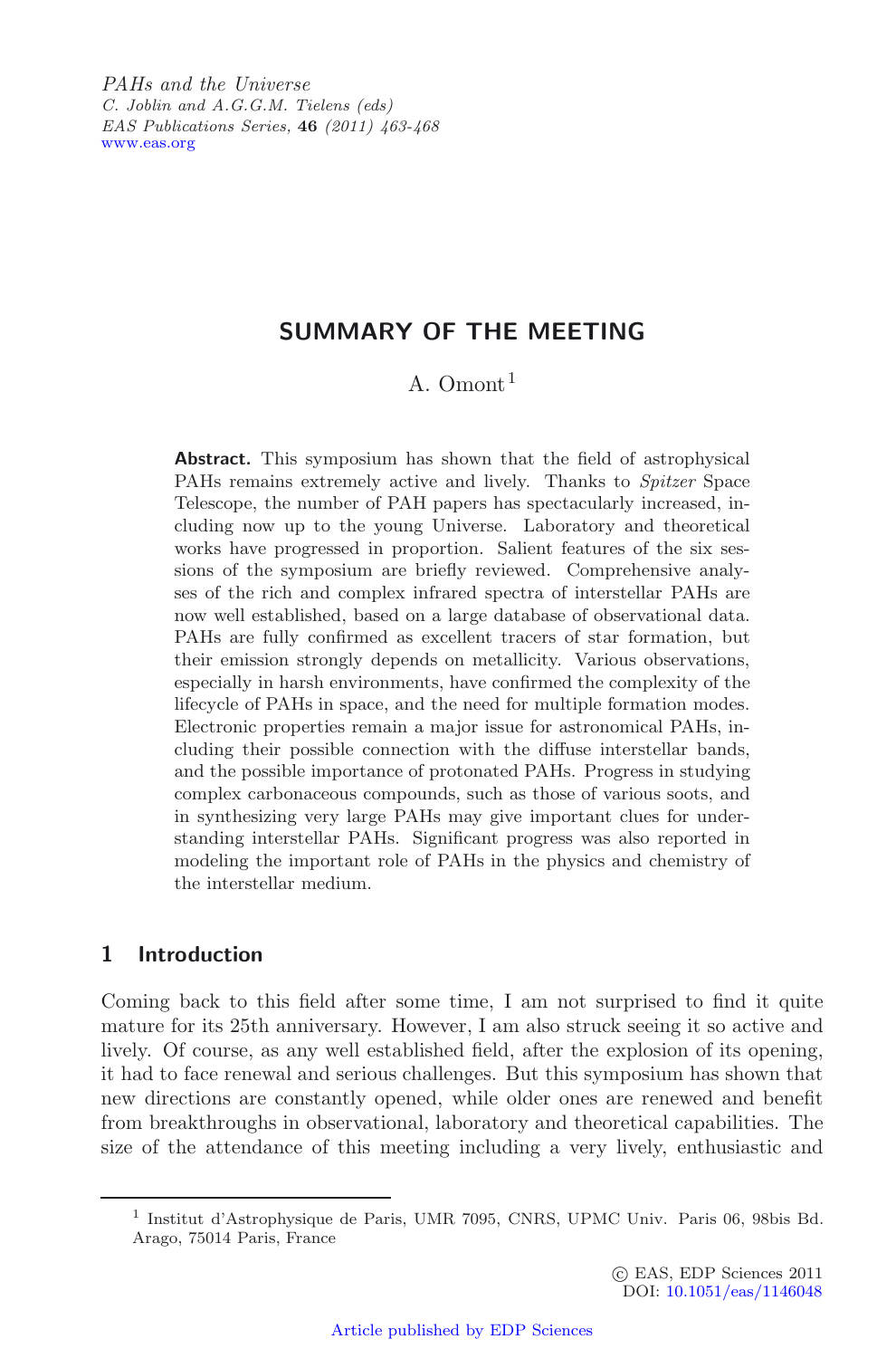outstanding new generation is the best proof of the current impact of the field and its appeal to young researchers.

Before spotting various highlights of the meeting, I would like to stress two major features that we may agree on being the main drivers of many of the new achievements that we heard about in the last days

First, after ISO, *Spitzer* and its mid-infrared spectrometer have considerably widened the field of PAH studies, especially the extragalactic world up to amazingly large distances close to ten billion light years. This is strikingly demonstrated by the figure displayed by O. Bern´e showing the rapid increase in papers on PAHs in the last ten years, and furthermore that the number of papers on PAHs in extragalactic systems increased even more rapidly.

The other major trend is the amazing strength of the synergy between astrophysics, laboratory and theory in the works which were reported. Indeed, very large efforts have been invested in ambitious, astronomy orientated laboratory projects exploiting sophisticated techniques. At the same time, the development of a variety of theoretical and computing techniques has spectacularly improved the efficiency of quantum chemistry methods, as reviewed by F. Pauzat and others.

Astrophysical PAHs remain highly appealing even outside the strict realm of astronomy, because of their strong connection with astrochemistry and exotic interstellar organic molecules, and also with interstellar dust and thus with the origin of planetary systems as traced by the presence of PAHs in meteorites and comets. With SOFIA, JWST and SPICA, exciting new instrumentation will come on line to probe the many mysteries associated with interstellar PAHs. I will thus list in turn the most salient features of each of the six sessions of the symposium.

### **2 Rich (IR) spectra of interstellar PAHs**

The interpretation of the rich and complex interstellar mid-IR PAH spectra remains difficult, even for the main classical features from 6.2 to 12.7 *µ*m, and *a fortiori* the weaker features although many of them are now well established, especially in the 15–20 *µ*m range. However, we have now a very comprehensive general analysis of PAH mid-IR spectra, mainly from the Ames-Dutch group, as reported by E. Peeters. It is based on a rich set of observational data of a broad variety of astronomical sources, and PAH spectroscopic data that is now available in the impressive Ames database. The main classes of spectra are well established for various classes of sources including interstellar HII regions, reflection nebulae, circumstellar material of most post-AGB stars, planetary nebulae, Herbig Ae-Be stars, plus peculiar objects. Various characteristics of the spectra reflect first the ionization state and the size of the PAHs. In addition, specific interpretations for various details have been proposed, involving mainly chemical modifications such as hetero-atoms - mainly N - metal compounds, carbon isotopes, aliphatic fraction, etc.

PAH band ratios have been further analysed in detail in various observations, and in models *e.g.* by F. Galliano. An interesting spectral decomposition of PAH emission has been proposed by O. Berné and the Toulouse group. It is based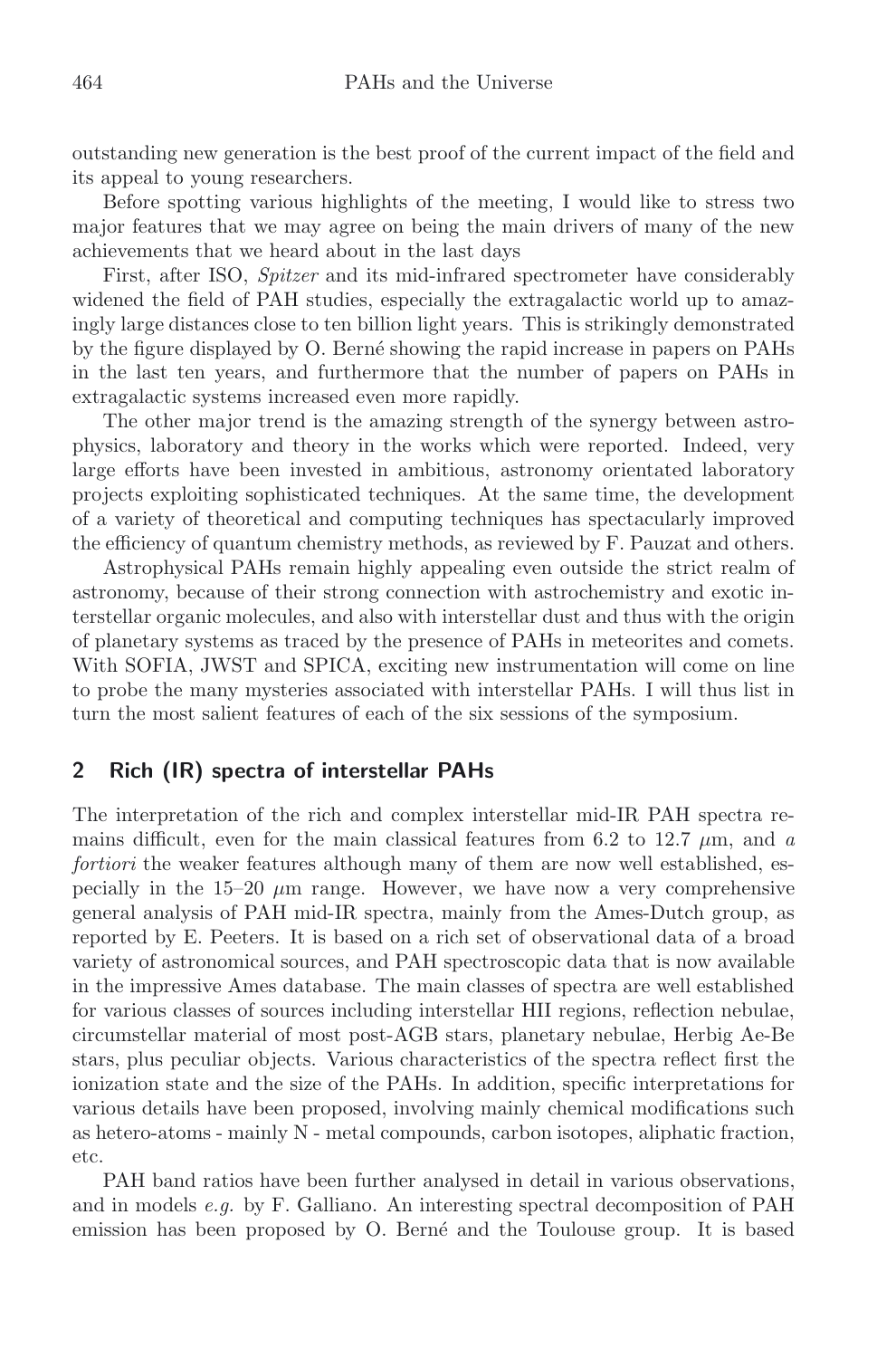on the identification of a few main spectral components, attributed to specific compounds. The addition with various weights of these components may account for the spectra observed in different spatial regions.

Although overwhelming, the infrared range is by no way the only spectral range where PAHs show up in the interstellar medium. I will discuss optical bands below. PAHs have long been proposed to be main contributors to the major band seen around 2175  $\AA$  in the UV extinction curve. B. Draine very convincingly reviewed the arguments in favor of this natural key attribution. As reported by C. Joblin, a major effort is undertaken to detect far-IR modes of PAHs with Herschel. Detection of such modes would represent a major breakthrough because these modes should be more specific than in the mid-IR. However, as she discussed, it is not an easy task. Finally I note the absence in the meeting of a specific discussion of the likely important contribution of PAH rotation to the radio emission of the interstellar medium around 30 GHz.

#### **3 PAHs, star formation and metallicity**

Because of their UV excitation, it is well established that the mid-IR features of PAHs are major tracers of star formation, as shown by their ubiquitous presence in star formation regions of various types of galaxies. The correlation between 8 *µ*m PAH emission and the ionizing photons produced by star formation was comprehensively and quantitatively reviewed by D. Calzetti, with the conclusion that it is almost perfect. This emission can thus be used as a star formation rate indicator. However, the 8 *µ*m emission is heavily dependent on metallicity, and the 8  $\mu$ m emission may also be triggered by evolved (non star-forming) stellar populations.

Detailed evidence for the correlation of PAHs and metallicity was given by several other communications and posters, including E. Peeters, F. Galliano, L. Hunt and K. Sandstrom. This utilizes large samples of galaxies, as well as the SMC where the PAH fraction is especially low and spatially variable.

#### **4 The lifecycle of PAHs in space. PAH evolution and processing**

PAHs are relatively stable and natural carbonaceous products in hydrogen-rich environment. However, they are submitted to various destruction processes. Still they exist in a diversity of environments including hostile ones . This implies that they can form easily by a variety of processes.

PAHs are much faster destroyed in hot plasmas than dust, as seen in the halo of M 82; this confirms that they are efficiently dissociated in each collision with energetic particles, while dust is only slowly sputtered (H.Kaneka). However, PAHs are observed in a significant fraction of the supernova remnants of the comprehensive study reported by J. Rho. Such shocked processed PAHs are strongly correlated with carbon dust and shock conditions. PAHs also evolve as a function of the UV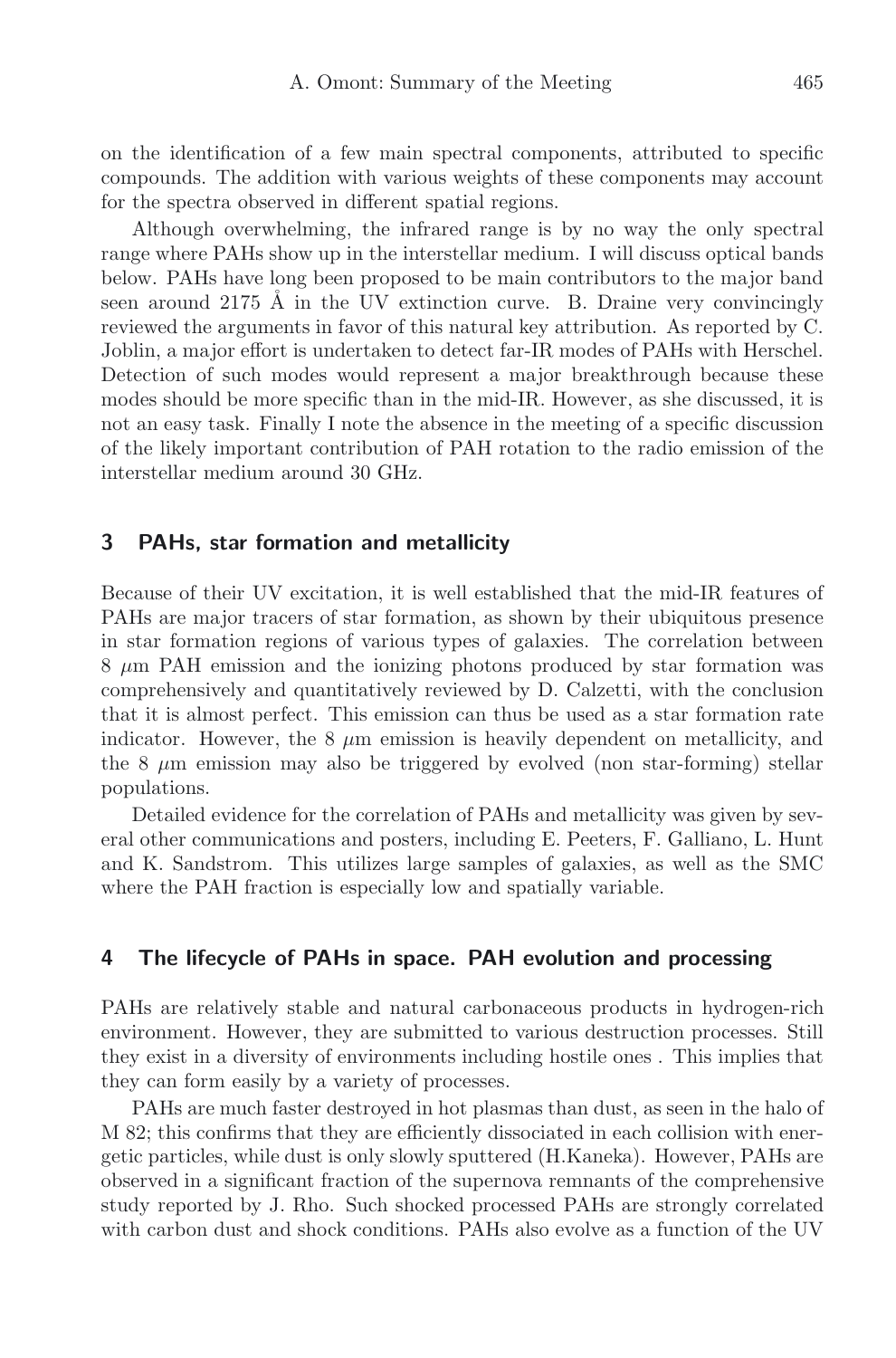intensity in photo-dissociation regions, possibly in connection with PAH clusters (M. Rapacioli).

As reported by I. Cherchneff, the inner envelope of carbon stars is a natural location of PAH formation as intermediates to the amorphous carbon dust synthesis. In this context, it is important to note the finding of PAHs and onion-like graphene sheets in meteorite nanograins. Understanding the characteristics of dust formation in carbon star may give interesting clues to the relationship between PAHs and carbonaceous dust products.

However, direct formation and growth of PAHs from large molecules or carbon dust in molecular clouds remains very likely a crucial process to explain the ubiquity of interstellar PAHs as discussed by P. Woods, W. Geppert and V. Menella.

The frequent detection of PAHs in many circumstellar disks, including most Herbig Ae stars, also shows their importance in the process of formation of planets and comet nuclei. In such cases, the well defined geometrical conditions allow a precise modeling of their interaction with the UV field and their destruction, as developed in sophisticated models by R. Siebenmorgen.

### **5 Electronic properties**

Electronic properties remain a major issue for astronomical PAHs in many respects. Research about these properties justify a good part of the major laboratory projects across the world. A good knowledge of excited state properties is needed for understanding the complex cascade and relaxation processes resulting in interstellar IR emission induced by UV absorption. Major efforts address the spectroscopy of PAHs in difficult laboratory conditions of cold temperature and gas phase isolated PAHs, relevant for astrophysical conditions. They aim at determining not only spectral characteristics – accurate positions, widths and intensities of spectral lines – but also fluorescence and relaxation pathways. As reported by T. Pino, laser spectroscopy is especially useful, including multi-photon processes, induced fluorescence, etc., both in gas phase and matrix isolation spectroscopy.

A major challenge for astrophysical PAHs is that their dominant forms may be a variety of species that are unstable in usual laboratory conditions – ionized, protonated, deprotonated, dehydrogenated – rather than regular neutral PAHs. P. Sarre especially stressed the importance of protonated and deprotonated PAHs, and their fast reactions, providing calculations of their electronic properties and spectra.

The identification of the carriers of the **Diffuse Interstellar Bands (DIBs)** is still the main issue in the field of interstellar compounds possibly associated with PAHs. Ted Snow gave a comprehensive summary of the state of the DIB problem. He stressed that while more than 600 DIBs have now been catalogued, with more coming, not one DIB has been definitively identified, after almost 90 years of trying! However, almost certainly carbon-based molecules are responsible, and candidates include linear chains, buckyballs, PAHs, and others. There is some hope that UV COST/HST spectroscopy gives important clues about this identification.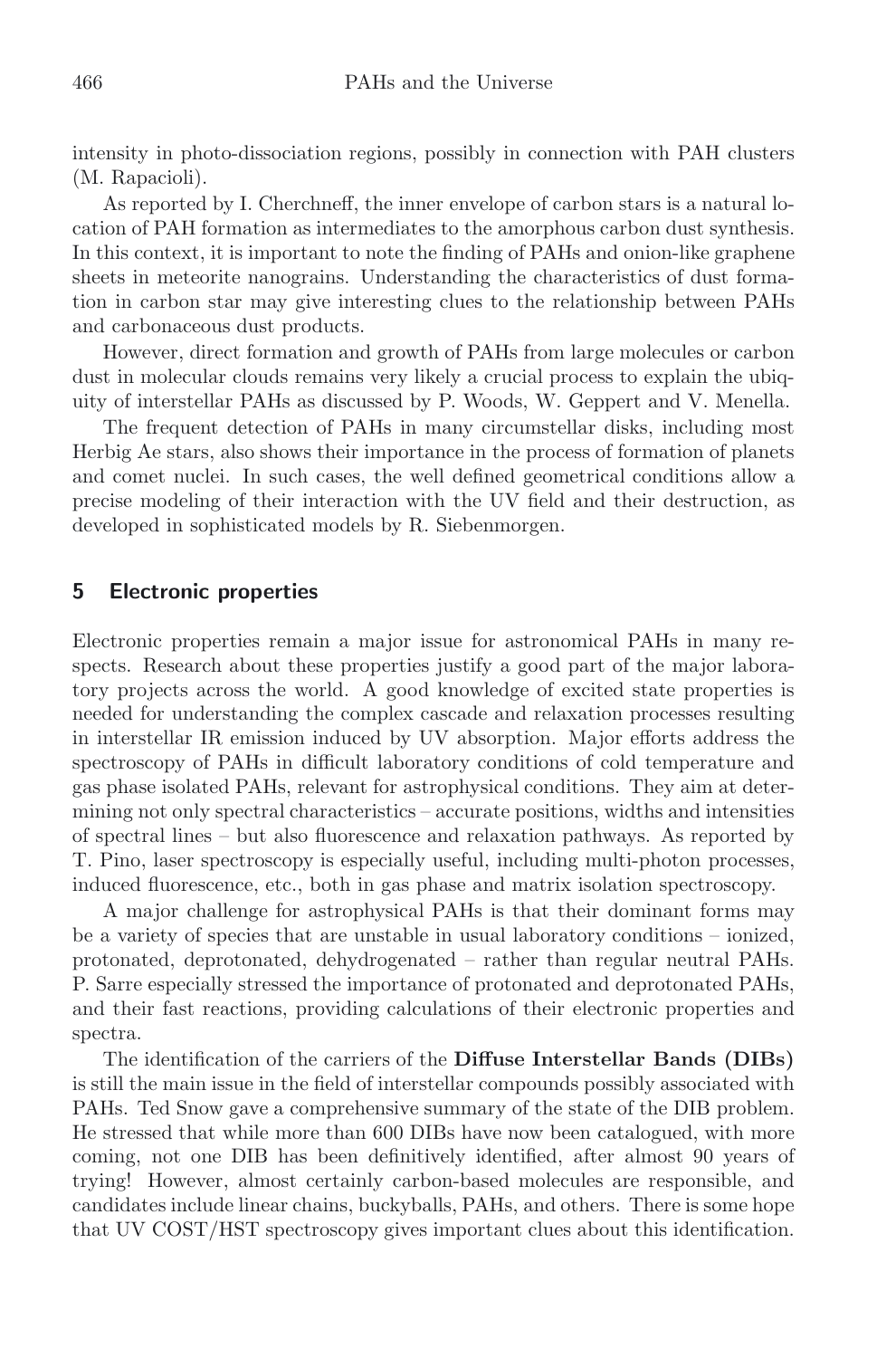Nick Cox further reviewed the hypothesis that DIBs are connected with PAHs or other large "related" molecules such as fullerenes, nanotubes or carbon rings.

Some significant progress in this field was reported during the symposium, especially the confirmation of  $C_{60}$  in reflection nebulae through mid-IR detection of several lines by K. Sellgren.

#### **6 PAHs and carbonaceous grains**

The connection of PAHs with carbonaceous grains is obvious from the similitude of their basic graphene structure, and the possibility to exchange carbonaceous matter through PAH accretion onto grains and PAH generation in grain shattering.

Furthermore, PAHs could also condensate onto water rich ices in dense clouds. As discussed by Bouwman *et al.*, the UV induced PAH-grain photochemistry may then play an important role in interstellar chemistry.

However, the relationship of PAHs with carbonaceous grains is much more intimate because of their similitude of structure and possible family ties. C. Jaeger gave a fascinating review of the various solid forms of carbon and carbonaceous particles. Compared to diamond and even graphite, amorphous hydrogenated carbon and soot particles are much more likely akin to PAHs.

Among various topics, she reported Matrix-Assisted-Laser Desorption and Ionization combined with mass spectrometry to produce and characterize amazingly heavy PAHs up to  $\sim$ 3000 atomic mass units, such as C<sub>222</sub>H<sub>42</sub>!

Her summary about soot formation and its multiple processes may give important clues for interstellar PAHs. She described how different may be soot formation at high temperature, leading to fullerene-like carbon, and at low temperature ending with soot with plane layers. It is clear that carbonaceous transition objects between molecules and solids may have an amazing diversity including: PAH clusters, PAH oligomers, 3D fragments of fullerenes, oligomers of fullerene fragments, and small nested buckyonions!

## **7 The role of PAHs in the physics and chemistry of the interstellar medium**

When seeing the important contribution of PAHs in the electromagnetic emission of the interstellar medium of galaxies, it is not surprizing that they also play a crucial role in its physics and chemistry.

Talks and posters by L. Verstraete, J. Montillaud and others showed that PAHs intervene in many physical processes. Their determining contribution to the ionization of the interstellar gas is the most well known. It is also now agreed that their rotation emission may dominate the radio continuum emission of galaxies at wavelengths around 1 cm. However, there are still many pending questions to be further investigated by observations, modelling, laboratory and theory.

The role of PAHs in the chemistry of the interstellar medium is probably at least equally important, as discussed in many talks and posters, and especially in